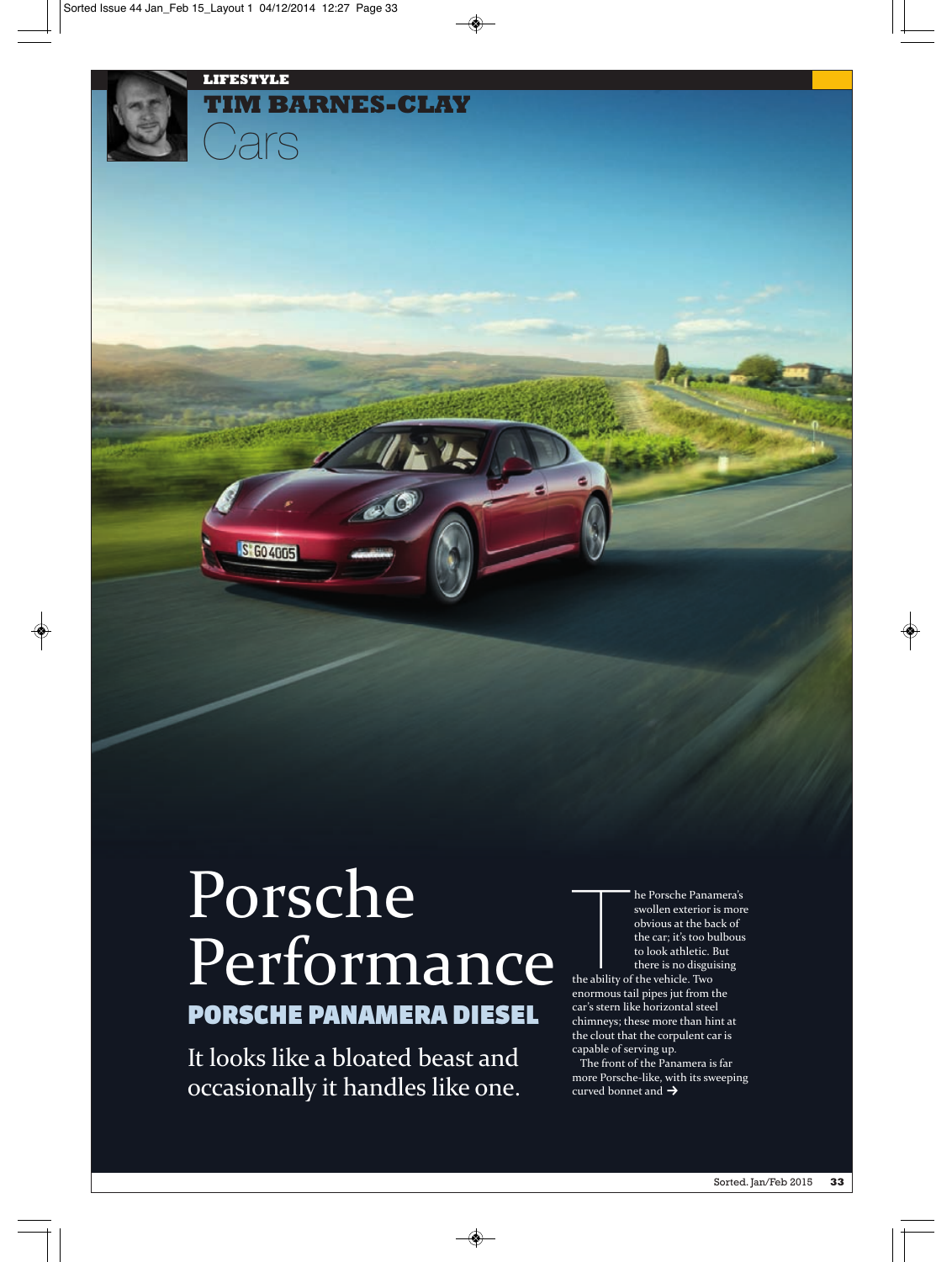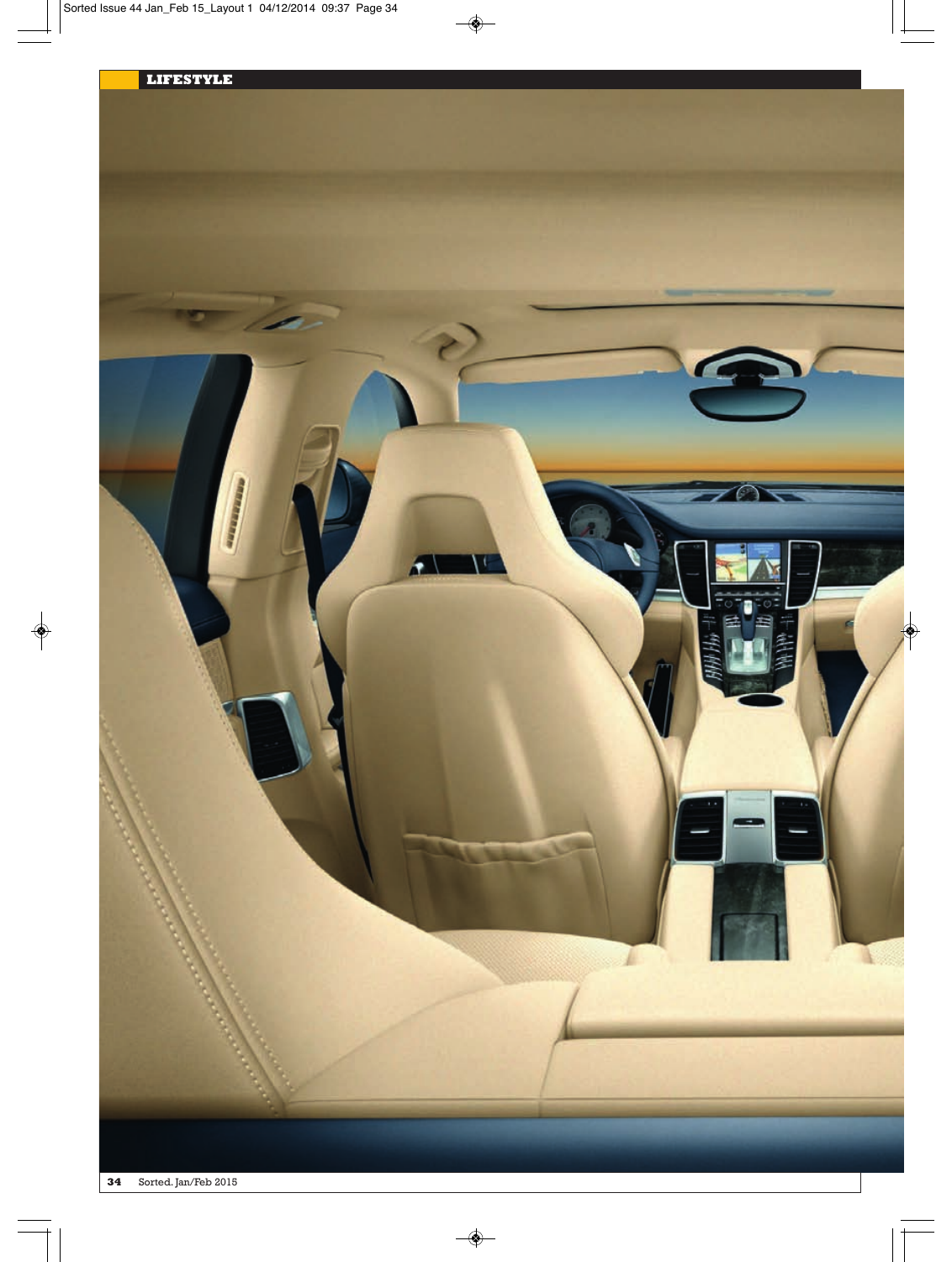## **LIFESTYLE**



ever‐so‐slightly "hang‐dog‐eyed" headlights. Approaching it from the front, or when peering down its long, wide, snout, its form starts to draw you in.

Through its proportions alone, the Porsche Panamera stands out clearly in its market segment. It measures 1931mm (76.0in) in width and 1418mm (55.8in) in height, while its overall length is 4970mm (195.7in). And this particular oil‐burner model can be recognised by the lettering "diesel" on the front doors.

Step inside, and the plush cabin reeks of cowhide. The sumptuous seating‐for‐four and lengthy legroom, both front and rear, provide the comfort you would expect from a car costing over  $E60,000.$   $\rightarrow$ 

r.

Dive e.htm

220

**AUTE** 

æ)

**SPORT** 

**SPORT** 

g

## PROS 'N' CONS

• Touring range  $\checkmark$  $\bullet$  Power  $\checkmark$  $\bullet$  Space  $\checkmark$ • Economy  $\checkmark$  $\bullet$  Comfort  $\checkmark$ 

• Divisive looks  $\boldsymbol{X}$ 

Ranamans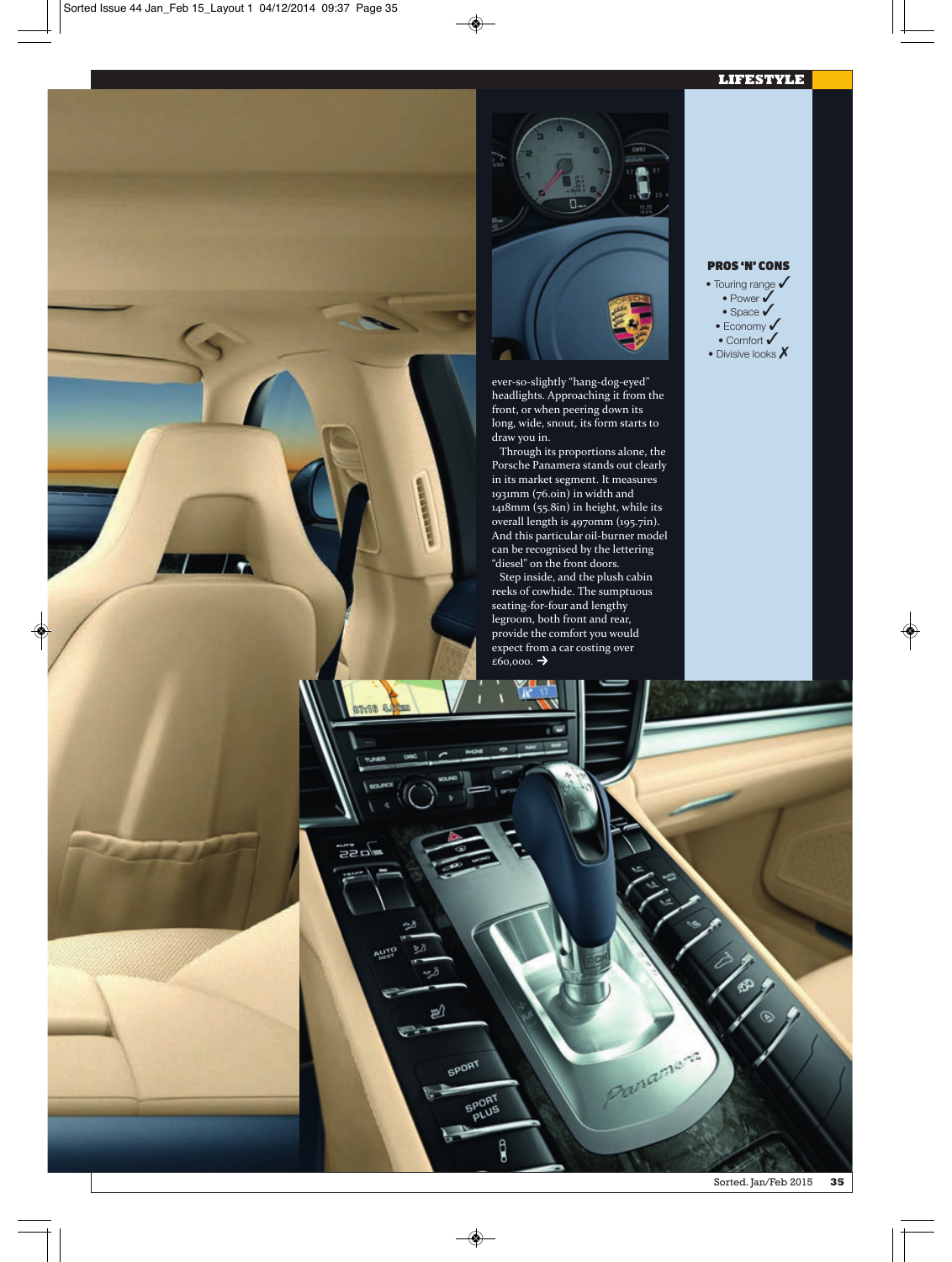## **LIFESTYLE**

Indeed, every Panamera has a high level of standard specification. This includes Porsche Active Suspension Management, which adapts handling to suit your preferred driving style. In "Normal" mode the car delivers a blend of performance and comfort, and then there's a "Sport" setting where the setup is much firmer.

The Porsche also comes with vivid Bi‐Xenon headlights; parking sensors; tyre pressure monitoring; automatic dimming rear view mirrors; touch‐ screen satellite navigation and audio controls, as well as cruise control. In addition, the car is available with rear-wheel drive and uses a highly efficient eight‐speed

## FAST FACTS

**Max speed:** 161 mph **0-62 mph:** 6.0 secs

**Combined mpg:** 44.1 **Engine:** 2967cc

12 cylinder 6 cylinder 24 valve turbo diesel

- **Max. power (bhp):** 296 at 4000 rpm
- **Max. torque (lb.ft):** 479 at 1750 rpm

**CO2:** 169 g/km **Price:** £62,922 on the road

Slovens

automatic gearbox as standard. For the majority of time spent behind the portly Porsche's wheel, it pleases when its hefty haunches launch the car forward with as much effort as it takes to throw a dart. The formidable engine chucks the monster from 0 to 62 mph in 6.0 seconds, and carries it to a top speed of 161 mph.

The 3.0 litre six cylinder turbo diesel car is made for touring ‐ that much is obvious. The 100 litre fuel tank and claimed 44.1 mpg will take you across a generous slice of the European continent without the need to stop for fuel. To give you an idea of its range in the UK, the German goliath is capable of taking